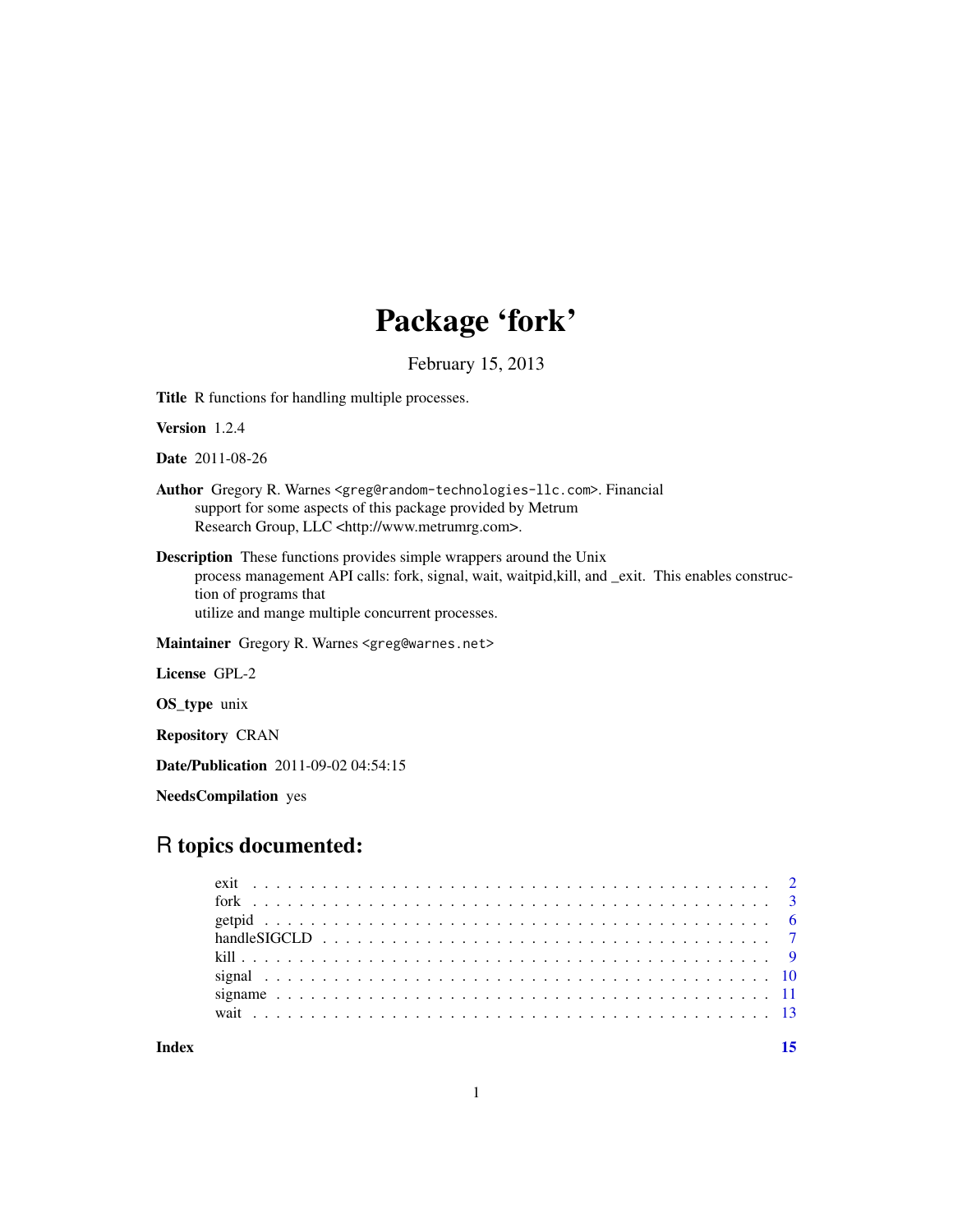<span id="page-1-1"></span><span id="page-1-0"></span>

#### Description

Exit from a child process.

#### Usage

 $exit(status = 0)$ 

#### Arguments

status Integer status flag. Use 0 for a normal exit.

#### Details

This function is a shallow warpper adound the Unix "\\_exit" command, and should be used instead of quit() to exit from a process created via fork.

#### Value

None.

#### Note

The fork command automatically sets up an on.exit function that calls exit before evaluating the slave argument, so it is usually not necessary to directly call exit().

#### Author(s)

Gregory R. Warnes <greg@warnes.net>

#### References

"\\_exit" man page

#### See Also

[fork](#page-2-1), [getpid](#page-5-1), [wait](#page-12-1), [kill](#page-8-1), [killall](#page-8-2)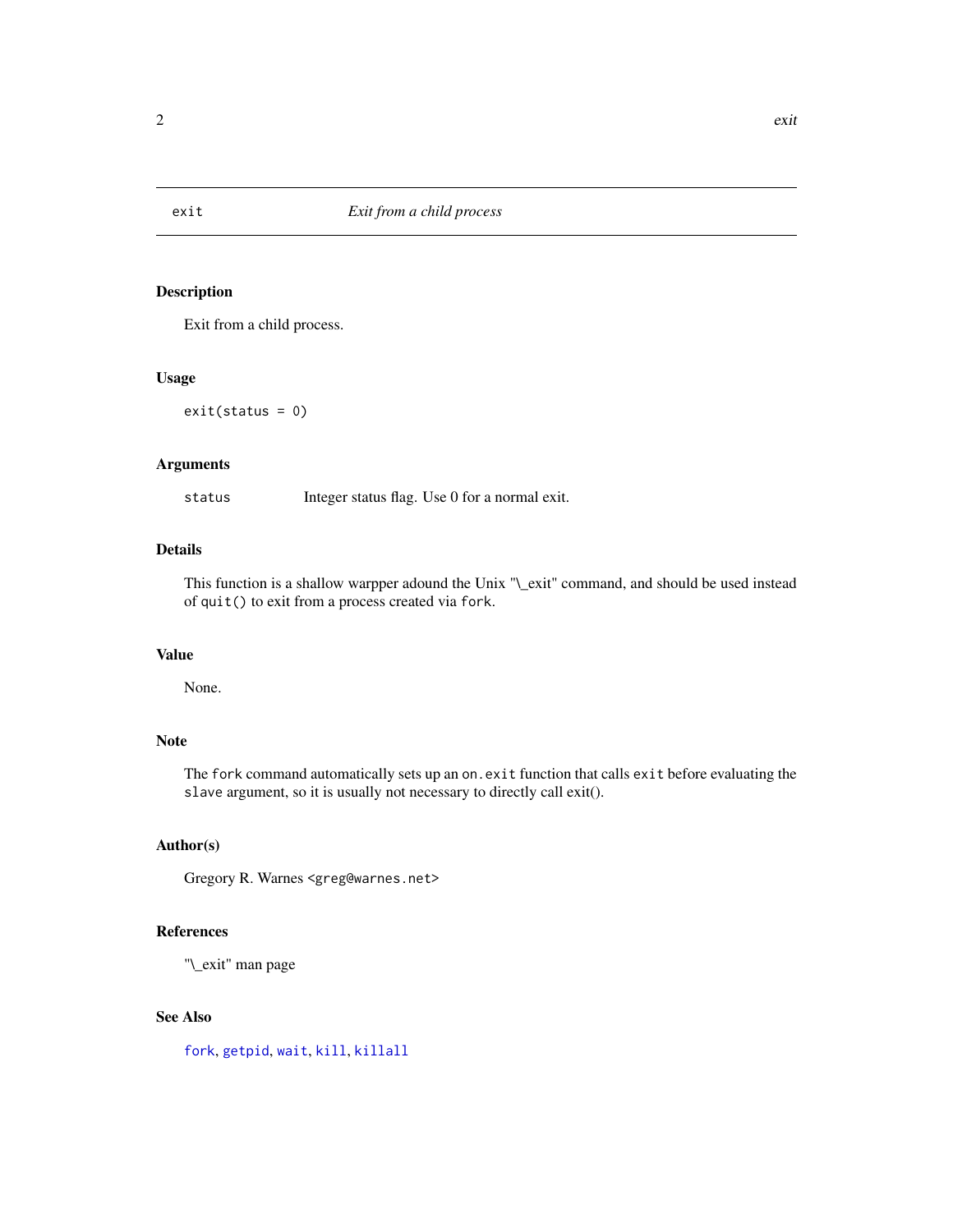<span id="page-2-0"></span>for k and the state of  $\sim$  3

#### Examples

```
waittest <- function()
{
 pid = fork(NULL)
 if(pid==0)
    {
      cat("Hi, I'm the child process and I need to explicitly call exit().")
      cat("\n\n\{n\}n")exit()
    }
 else
    {
      wait(pid)
      cat("Hi, I'm the main process, and I wait()ed until the child process\n")
      cat("finished before introducing myself.\n")
    }
}
waittest()
```
<span id="page-2-1"></span>fork *Create a new R process using the Unix 'fork' system call*

#### Description

Create a new R process using the Unix 'fork' system call.

#### Usage

fork(slave)

#### Arguments

slave Function to be executed in the new R process. This can be NULL, see details.

#### Details

This function provides a thin wrapper around the Unix "fork" system call, which will create a new process which is an exact copy of the current R process, including open files and sockets including STDIN and STDOUT.

The child parameter should normally contain a function to be executed in the newly created process. This function will be called in the new process, and exit() will be called when it returns to terminate the process.

If you wish to explicitly control what happens in the child process, you can pass child=NULL, in which case you are responsible for managing all the details.

First, the child process must call  $exit()$  to terminate instead of quit. This is necessary to ensure that temporary files or directories created by the parent process are not removed by the child.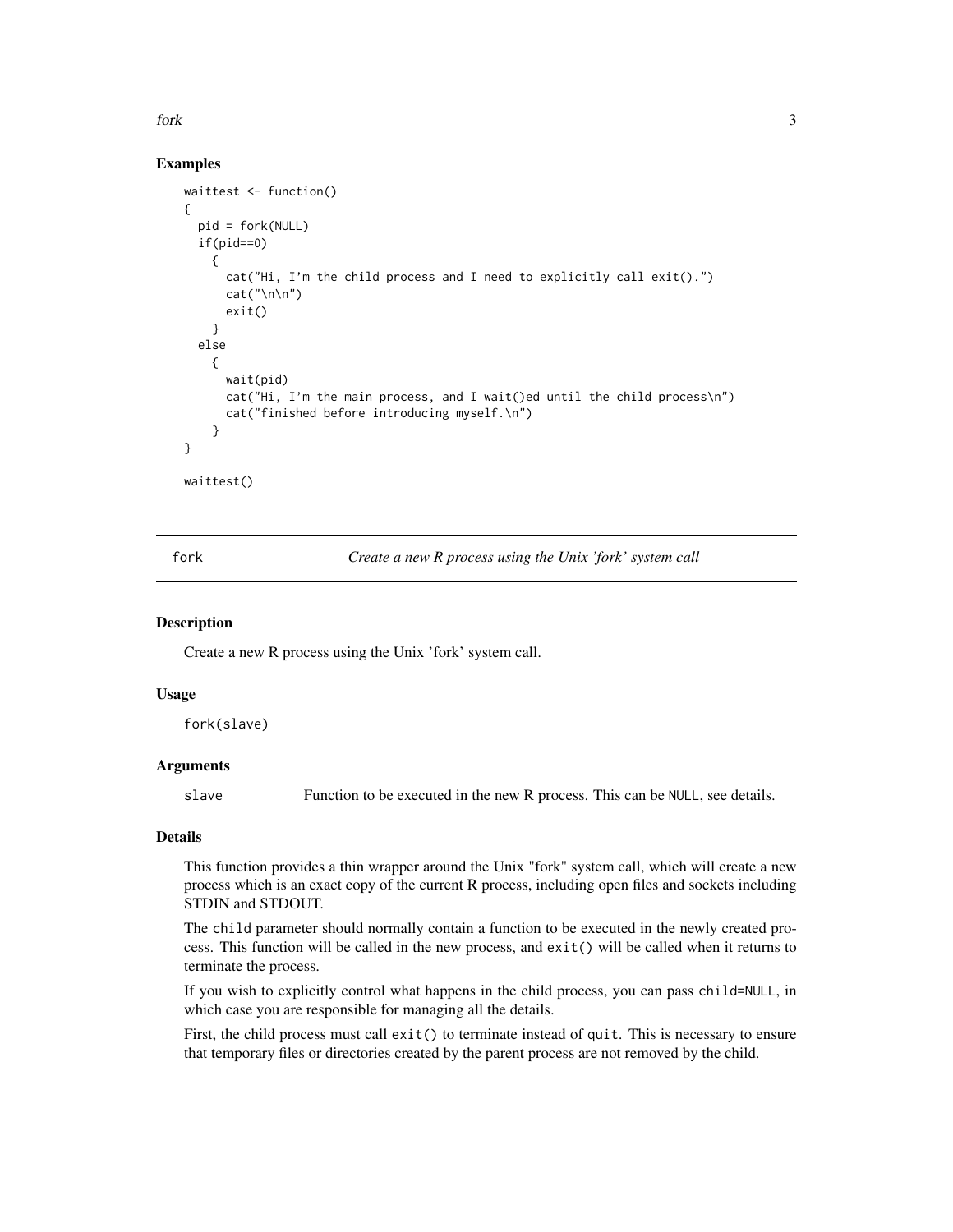Second, the child process should not attempt to use STDIN to obtain commands since it shares all files open at the time of the fork with the parent. This includes STDIN, consequently, any code following the fork will be be obtained \*competitively\* by both processes. This usually means that neither process will get a consistent picture of the following commands, since which process gets each line will be simply a matter of which process asked first.

The best way to avoid the second problem is to simply pass a function to fork using the slave parameter. Another way to accomplish this is to ensure that all code that needs to be executed has already been fed to the interpreter before the fork call occurs. The simplest mechinism to achieve this is to wrap the code containing the fork in a code block using curly brackets  $({\ldots})$ . This can be a top-level code block, or can be withing a loop or function call.,

To illustrate, this code is a familiar C idiom for forking will NOT be interpreted properly:

```
pid = fork(slave=NULL)
if(pid==0) {
  cat("Hi from the child process"); exit()
} else {
  cat("Hi from the parent process");
}
```
On the other hand, wrapping this code with curly brackets ensures it IS intepreted properly:

```
{
  pid = fork(slave=NULL)
  if(pid==0) {
    cat("Hi from the child process\n"); exit()
  } else {
    cat("Hi from the parent process\n");
  }
}
```
#### Value

.

This function returns the process ID of the child process to the parent process. If slave is NULL the function returns 0 to the child process.

#### Author(s)

Gregory R. Warnes <greg@warnes.net>

#### References

'fork' man page

4 fork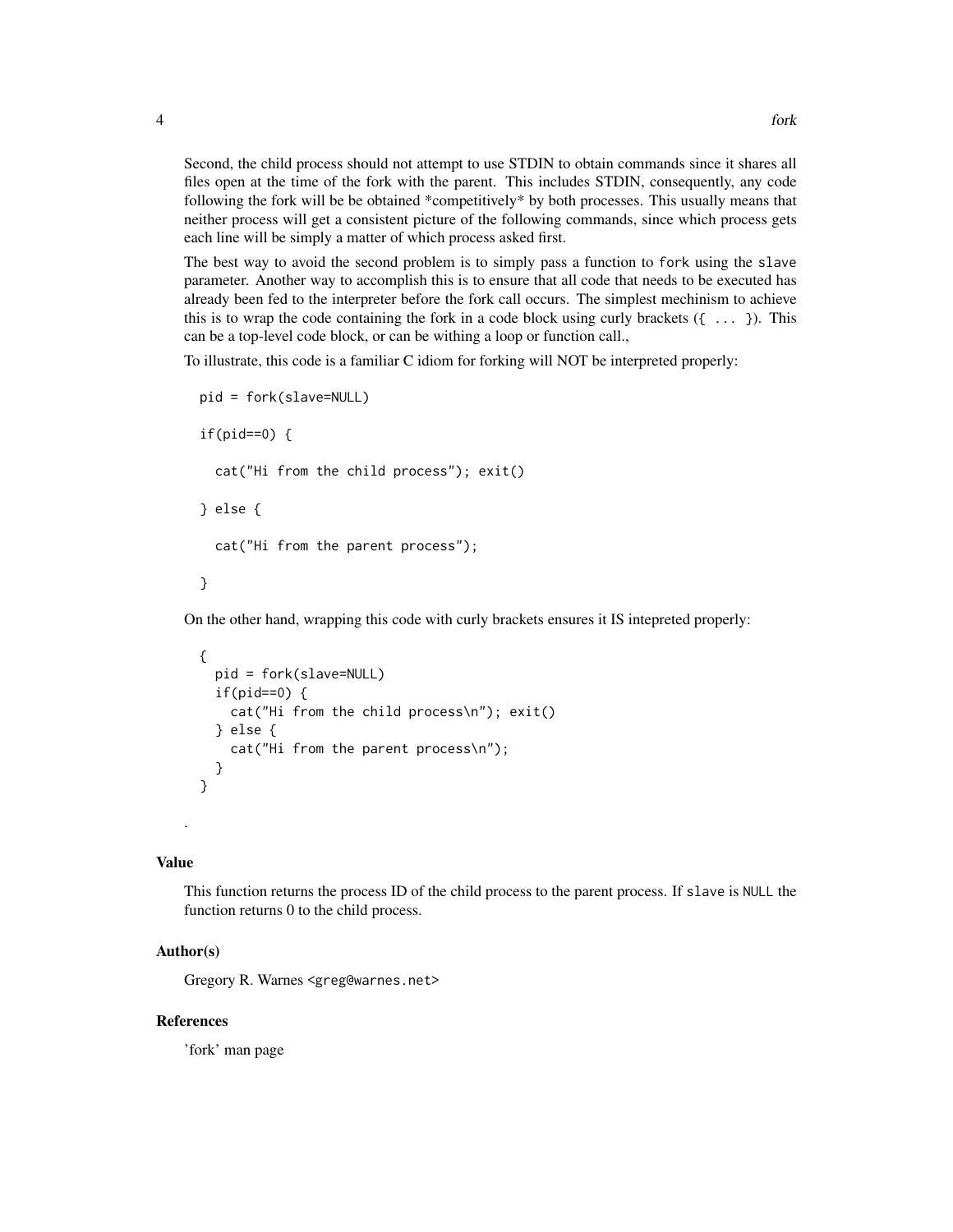<span id="page-4-0"></span>for k to the state of the state of the state of the state of the state of the state of the state of the state of the state of the state of the state of the state of the state of the state of the state of the state of the s

#### See Also

[getpid](#page-5-1), [exit](#page-1-1), [wait](#page-12-1), [kill](#page-8-1), [killall](#page-8-2)

#### Examples

```
###
# Count from 1 to 10 in a separate process
###
# define the function to do the work
testfun <- function()
 {
    cat("Counting in process", getpid(), "\n")
    for(i in 1:10)
     {
        i <<- i+1 # assign into Global environment
       cat("i="1", i, "\\n")}
    cat("Done counting in process", getpid(), "\n")
  }
# run normally, the function will change our value of i
i \leq 0testfun()
i
# Run in a separate process, our value of i remains unchanged
i \leq 0{
 pid <- fork(testfun)
  wait(pid) # wait until the child finishes, then display its exit status
}
###
# Use a socket to communicate between two processes. Information
# typed on the console, which is read by the initial process, will be send
# to the child process for display.
###
## Not run:
send <- function()
  {
     pid <- getpid()
    con1 <- socketConnection(Sys.info()["nodename"], port = 6011)
     i \leq 1while(TRUE)
       {
         cat("[",pid,"] ",i,": ",sep="")
         data <- readLines(stdin(), n=1)
         writeLines(data, con=con1)
         if( length(grep("quit", data))>0 )
```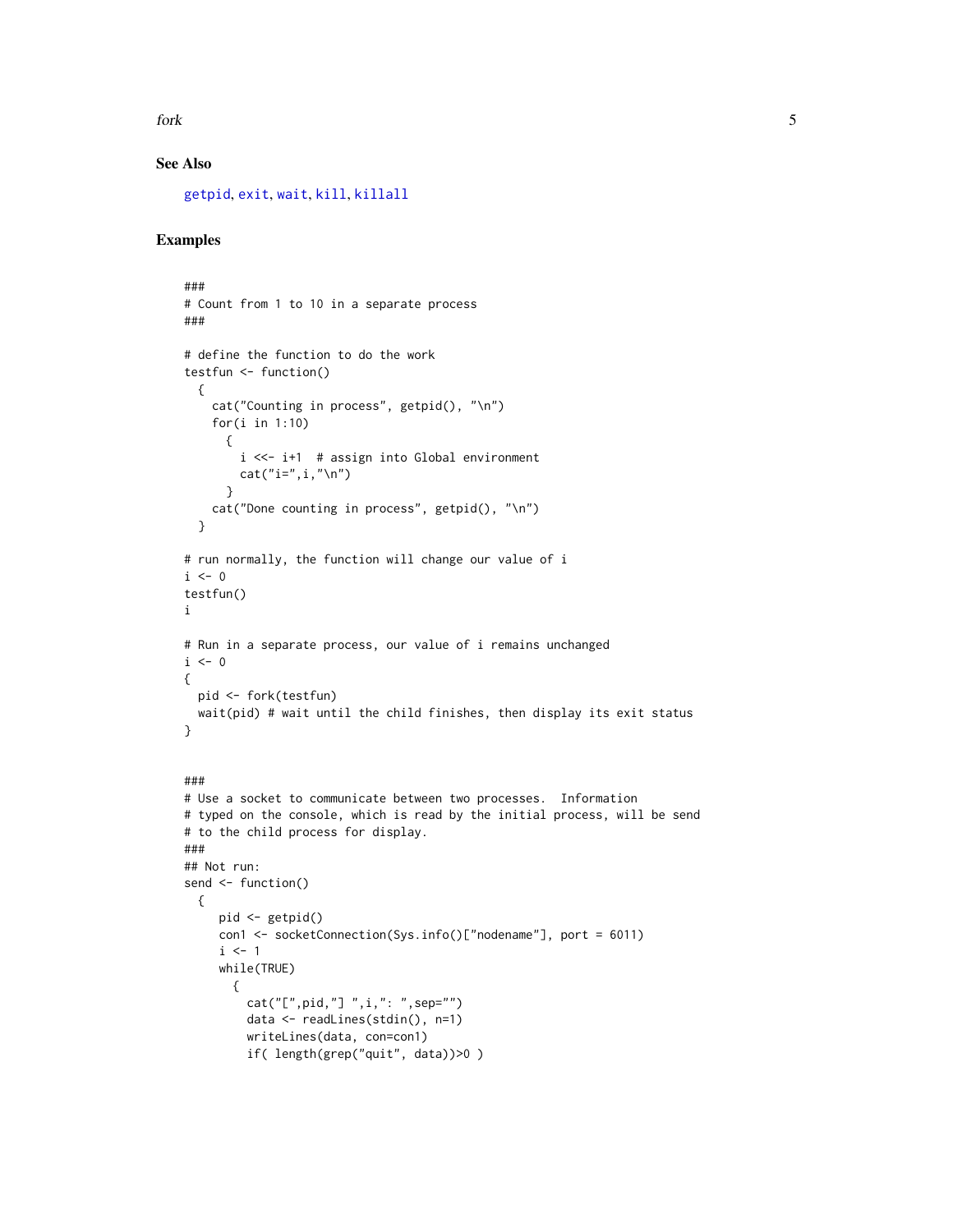```
break;
        i \le -i+1}
     close(con1)
 }
recieve <- function()
 {
    pid <- getpid()
    con2 <- socketConnection(port = 6011, block=TRUE, server=TRUE)
     i \leq 1while(TRUE)
      {
          data <- readLines(con2, n=1)
          cat("[",pid,"] ",i,": ",sep="")
          writeLines(data, stdout())
          if( length(grep("quit", data))>0 )
              break;
          i \leftarrow i+1}
     close(con2)
 }
## Important: if we aren't going to explicitly wait() for the child
## process to exit, we need to set up a dummy signal handler to collect
## (and then throw away) the exit status so that child processes will not
## become zombies when they exit
handleSIGCLD()
# fork off the process
pid <- fork(recieve)
# start sending...
send()
## End(Not run)
## restore SIGCLD signal handling to the previous state
restoreSIGCLD()
```
<span id="page-5-1"></span>getpid *Obtain the process id for the current process.*

#### Description

Obtain the process number for the current process.

#### Usage

getpid()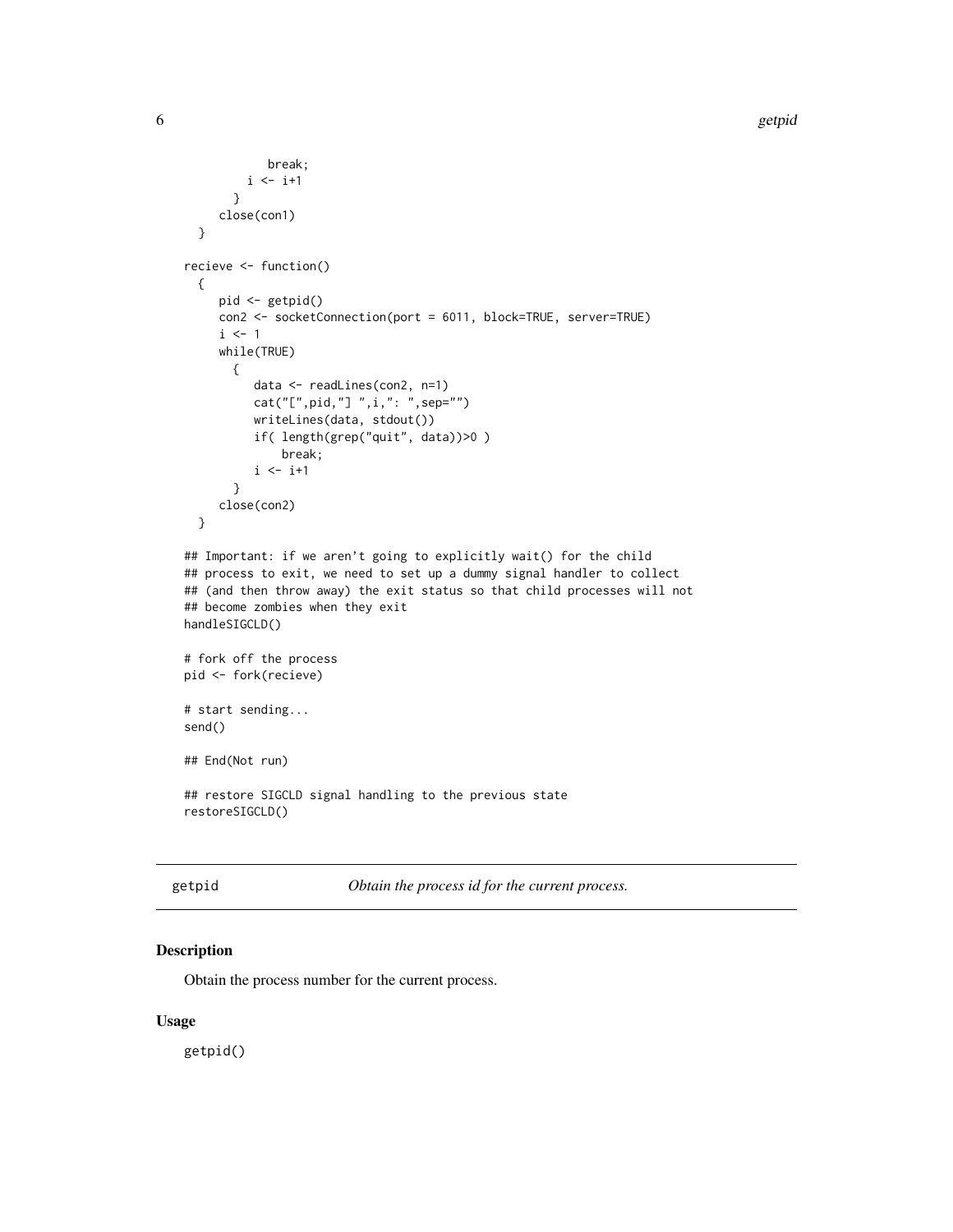#### <span id="page-6-0"></span>handleSIGCLD 7

#### Details

This function is a simple wrapper around the Unix "getpid" function call.

#### Value

Integer process id.

#### Author(s)

Gregory R. Warnes <greg@warnes.net>

#### References

Unix "getpid" man page

#### See Also

[fork](#page-2-1), [exit](#page-1-1), [wait](#page-12-1), [kill](#page-8-1), [killall](#page-8-2)

#### Examples

getpid()

```
## Not run:
for(i in 1:10)
 fork( function() { cat("PID:", getpid(), "\n"); exit()} )
```
## End(Not run)

<span id="page-6-1"></span>handleSIGCLD *Establish or remove a dummy handler for SIGCLD signals*

#### Description

Establish handleSIGCLD or remove ignoreSIGCLD a dummy handler for SIGCLD signals

#### Usage

```
handleSIGCLD()
restoreSIGCLD()
```
#### Details

The handleSIGCLD function establishes a 'dummy' handler for SIGCLD signals. It accepts signals from exiting child processes created by fork and ignores them. This prevents child processes from becoming 'zombies', which would occurs when the parent process does not handle this signal.

The restoreSIGCLD function restores the previous (lack of) signal handler.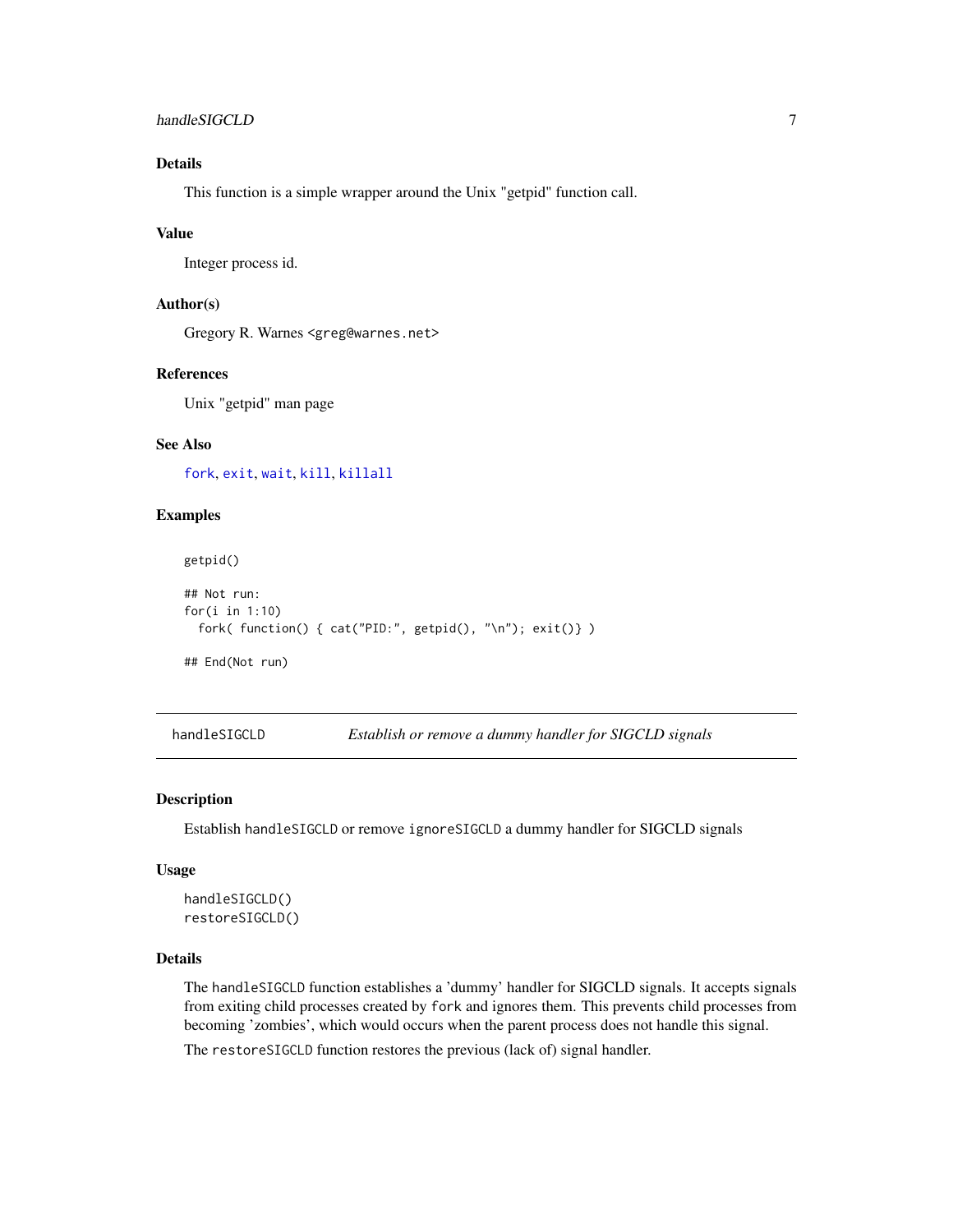#### <span id="page-7-0"></span>Value

No return value.

#### Note

The SIGCLD handling mechanism implemented by handleSIGCLD should prevent zombie process creation on systems derived from both SYSV and BSD UNIX, including Linux, Mac OSX, NetBSD, and Solaris.

#### Author(s)

Gregory R. Warnes <greg@warnes.net>, with financial support from Metrum Research Group, LLC <http://www.metrumrg.com>.

#### References

W.R. Stevens and S.A. Rago, Advanced Programming in the UNIX environment, 2nd ed. (c) 2005, Pearson Education, pp 308-310.

#### See Also

[fork](#page-2-1), [wait](#page-12-1), [signal](#page-9-1)

#### Examples

```
## set up the dummy signal hander
handleSIGCLD()
## Generate 100 child processes
for(i in 1:100)
 {
   pid = fork(slave=NULL)
   if(pid==0)
      {
        ## don't do anything useful
       exit()
      }
 }
```
## remove the dummy signal handler restoreSIGCLD()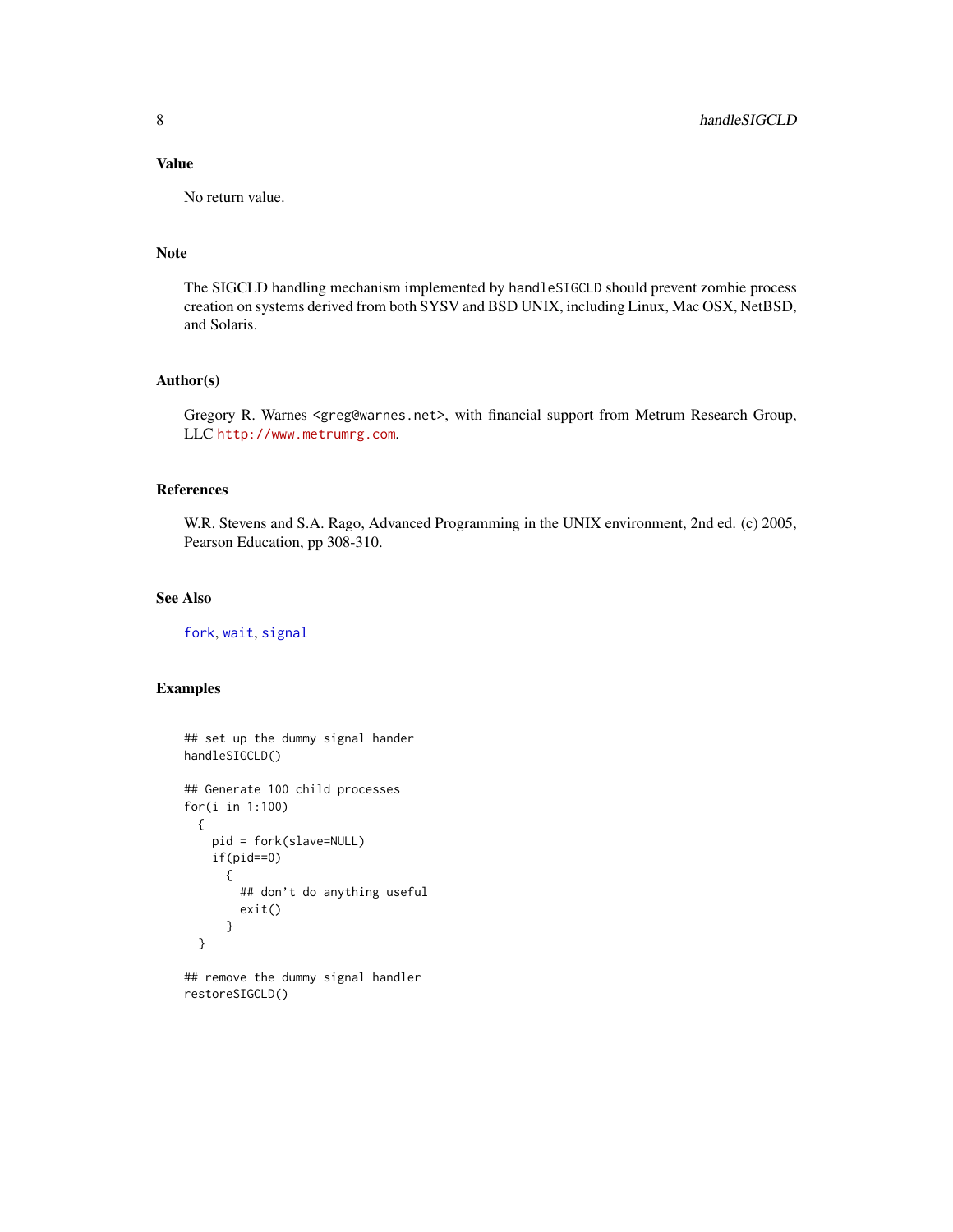#### <span id="page-8-2"></span><span id="page-8-1"></span><span id="page-8-0"></span>Description

kill sends a signal to a process. killall sends a signal to all processes forked during the current session.

#### Usage

 $kill(pid, signal = 15)$ killall(signal = 15)

#### Arguments

| pid    | Process ID for the target process              |
|--------|------------------------------------------------|
| signal | Signal number to send. Defaults to 9 (SIGKILL) |

#### Details

The kill function provides a thin wrapper around the Unix "kill" system call, which sends a signal to the specified process. The killall function sends a signal to all processes which have been forked during the current session.

Refer to the local Unix man pages for details.

#### Value

kill returns 0 on successful completion, -1 on errors. killall does not return a value.

#### Author(s)

Gregory R. Warnes <greg@warnes.net>

#### References

"kill" and "waitpid" man pages

#### See Also

[getpid](#page-5-1), [exit](#page-1-1), [wait](#page-12-1), [kill](#page-8-1), [killall](#page-8-2)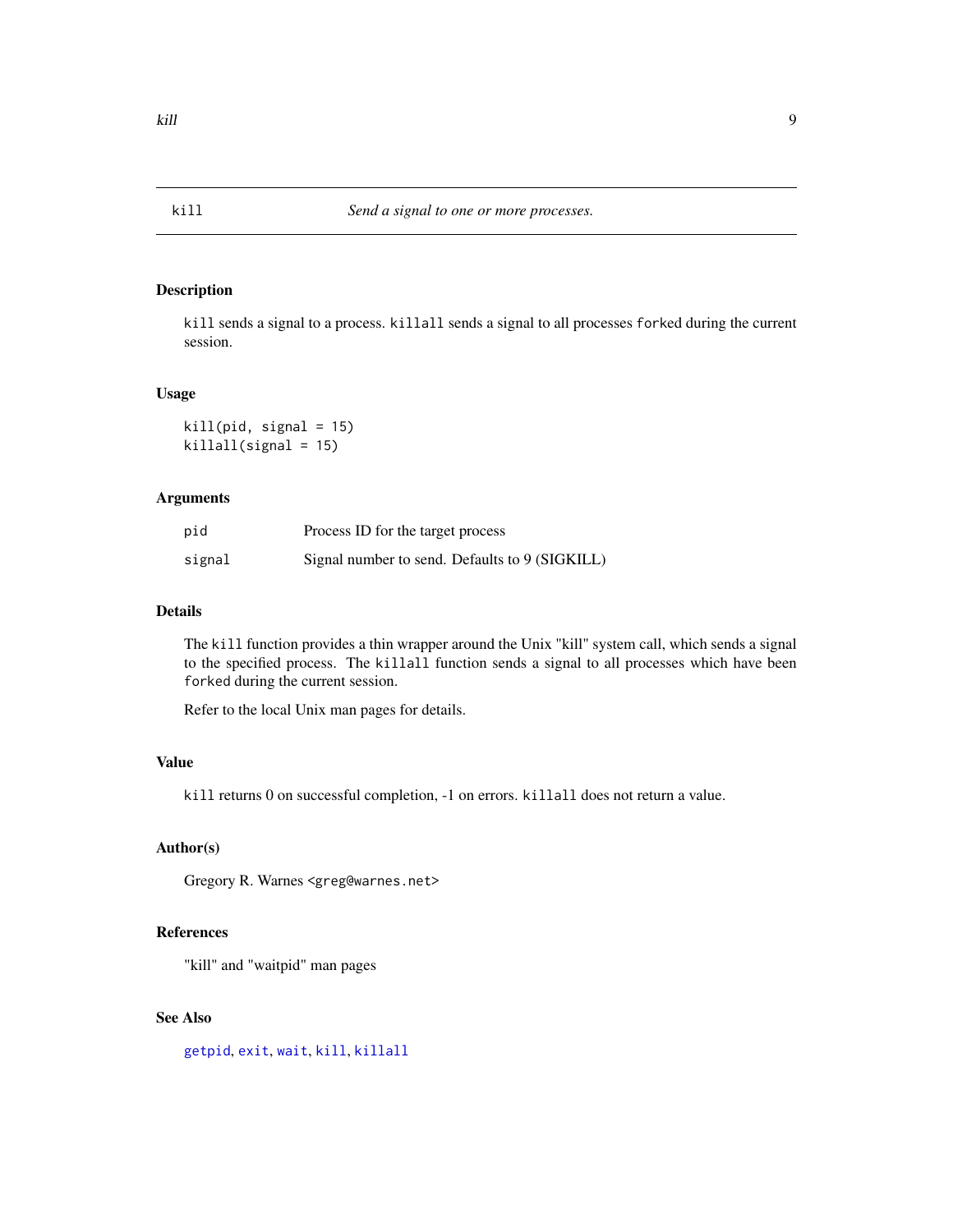#### Examples

```
# start a process that just sleeps for 10 seconds
 sleepy <- function()
  {
    cat("Going to sleep..")
    Sys.sleep(10)
    cat("Woke up!")
  }
pid <- fork( sleepy )
# kill the sleeping process
kill(pid)
```
#### <span id="page-9-1"></span>signal *Enable or disable handling of signals*

#### Description

This function allows enabling or disabling handling of the specified signal.

#### Usage

```
signal(signal, action = c("ignore", "default"))
```
#### Arguments

| signal | Signal handler to manipulate, either as a numeric id or character mnemonic |
|--------|----------------------------------------------------------------------------|
| action | Either "ignore" or "default"                                               |

#### Details

It is occasionally necessary to instruct the R process to ignore certain signals. This function allows changing the status of a signal to either igore the signal (SIG\\_IGN="ignore") or to the OS's default handler (SIG\\_DFL="default")

#### Value

Nothing of interest.

<span id="page-9-0"></span>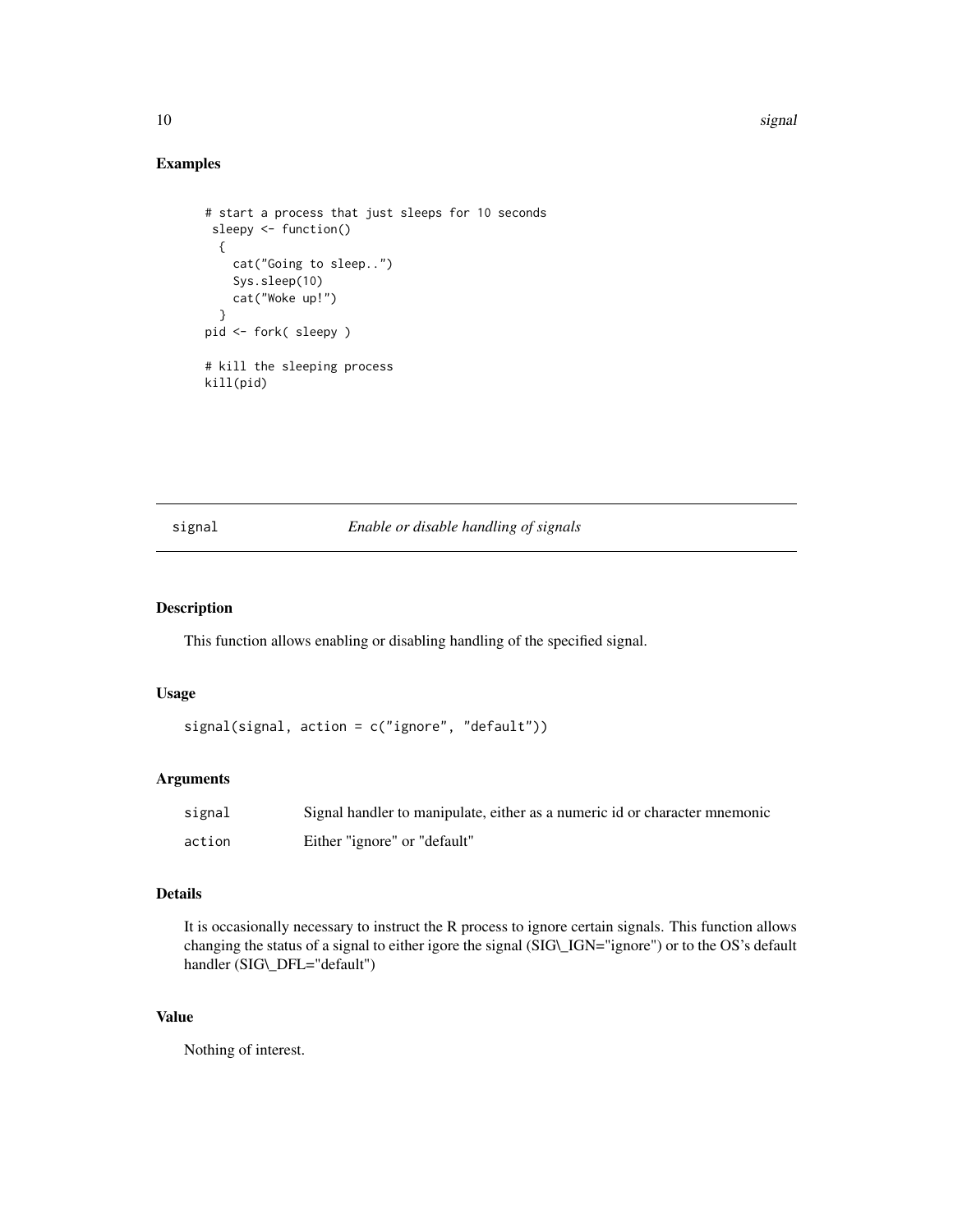#### <span id="page-10-0"></span>signame and the state of the state of the state of the state of the state of the state of the state of the state of the state of the state of the state of the state of the state of the state of the state of the state of th

#### Note

Be very careful with this function. It can be used to totally confuse the R process.

On sytems derived from BSD UNIX, setting the SIGCHLD signal to 'ignore' will allow child processes to exit cleanly without becoming zombies. This also prevents the parent process from checking the exit status of children, since this information is no longer available once child process disappears. On systems derived from SysV UNIX, setting SIGCHLD to 'ignore' has no effect on the status of child processes that exit, and they will still become zombies unless the exit status is checked. See the handleSIGCLD function for a mechanism that will prevent child processes from becoming zombies on both SYSV and (hopefully) BSD-derived systems.

#### Author(s)

Gregory R. Warnes <greg@warnes.net>, with financial support from Metrum Research Group, LLC <http://www.metrumrg.com>.

#### References

See the unix man page for "signal" for more information

#### See Also

[sigval](#page-10-1), [fork](#page-2-1), [handleSIGCLD](#page-6-1)

#### Examples

```
## Not run:
## Ignore child termination signals for forked processes NOTE: This
## mechanism only works on UNIX SYSV-derived systems. See Note above.
signal("SIGCHLD","ignore")
# Fork off a child process to say "Hi!".
 {
   pid = fork(slave=NULL)
    if(pid==0) {
      # only runs in the child process
      cat("Hi from the child process!\n");
      exit() # force process to die
    }
}
## End(Not run)
```
signame *Obtain information about signals*

#### <span id="page-10-1"></span>Description

signame looks up signal information by the symbolic signal name. sigval looks up signal information by the numeric value. siglist returns a table of signal information.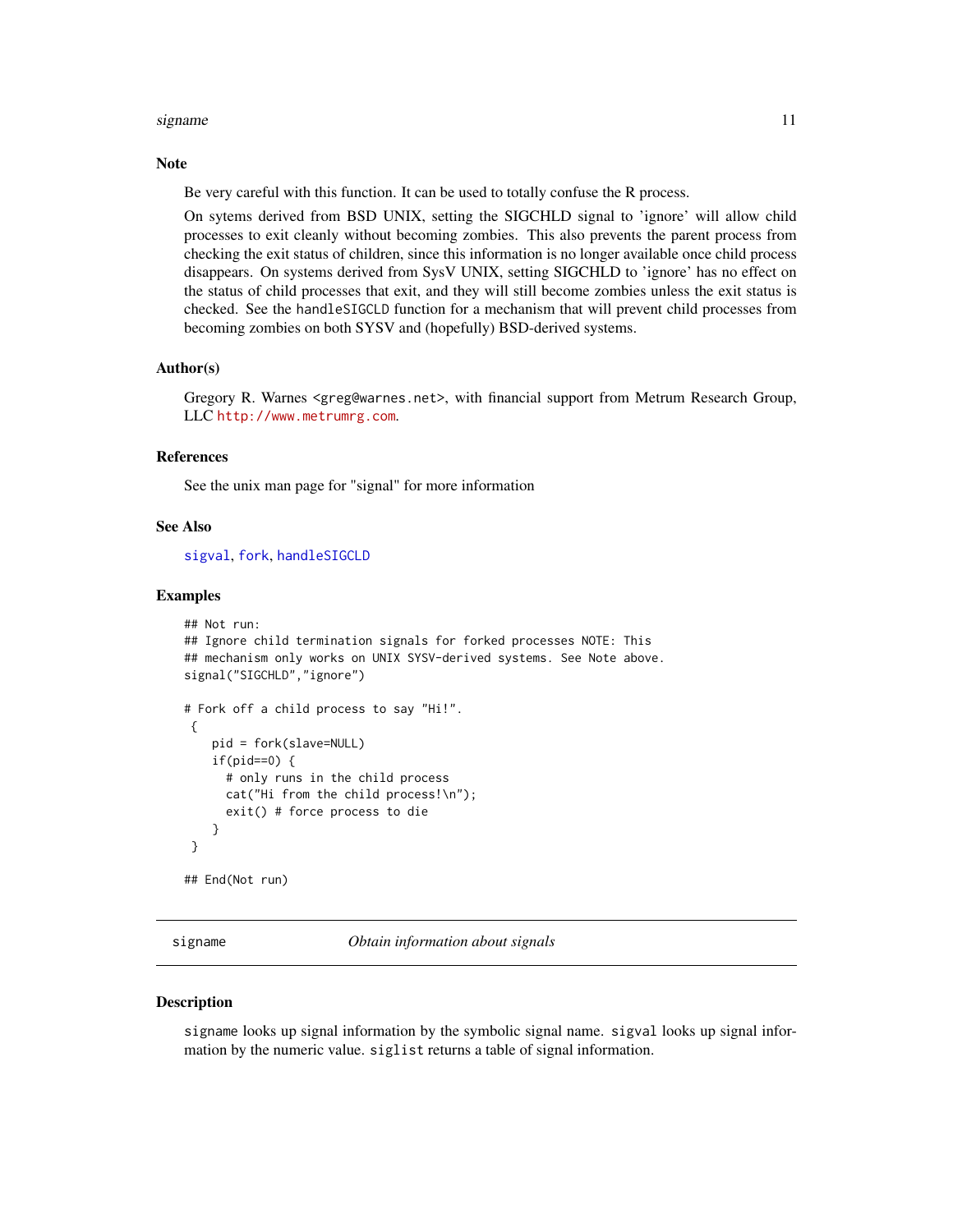#### <span id="page-11-0"></span>12 signame signame signame signame signame signame signame signame signame signame signame signame signame signame signame signame signame signame signame signame signame signame signame signame signame signame signame sig

#### Usage

```
signame(val)
sigval(name)
siglist()
```
#### Arguments

| val  | Integer signal value.                                  |
|------|--------------------------------------------------------|
| name | Symbolic signal name (with or without the SIG prefix). |

#### Details

These functions return information stored in a table constructed at compile time.

#### Value

A list (signame, sigval) or data frame (siglist) containing the components:

| name | Symbolic name |
|------|---------------|
| val  | Integer value |
| desc | Description   |

#### Author(s)

Gregory R. Warnes <greg@warnes.net>

#### References

Unix "signal" man page.

#### See Also

[getpid](#page-5-1), [exit](#page-1-1), [wait](#page-12-1), [kill](#page-8-1), [killall](#page-8-2)

#### Examples

```
# look up the numeric value for SIGABT:
sigval("SIGKILL")
# the 'SIG' component can be ommitted:
sigval("HUP")
# now look up based on value
signame(9)
# and get a complete table of signal information
siglist()
```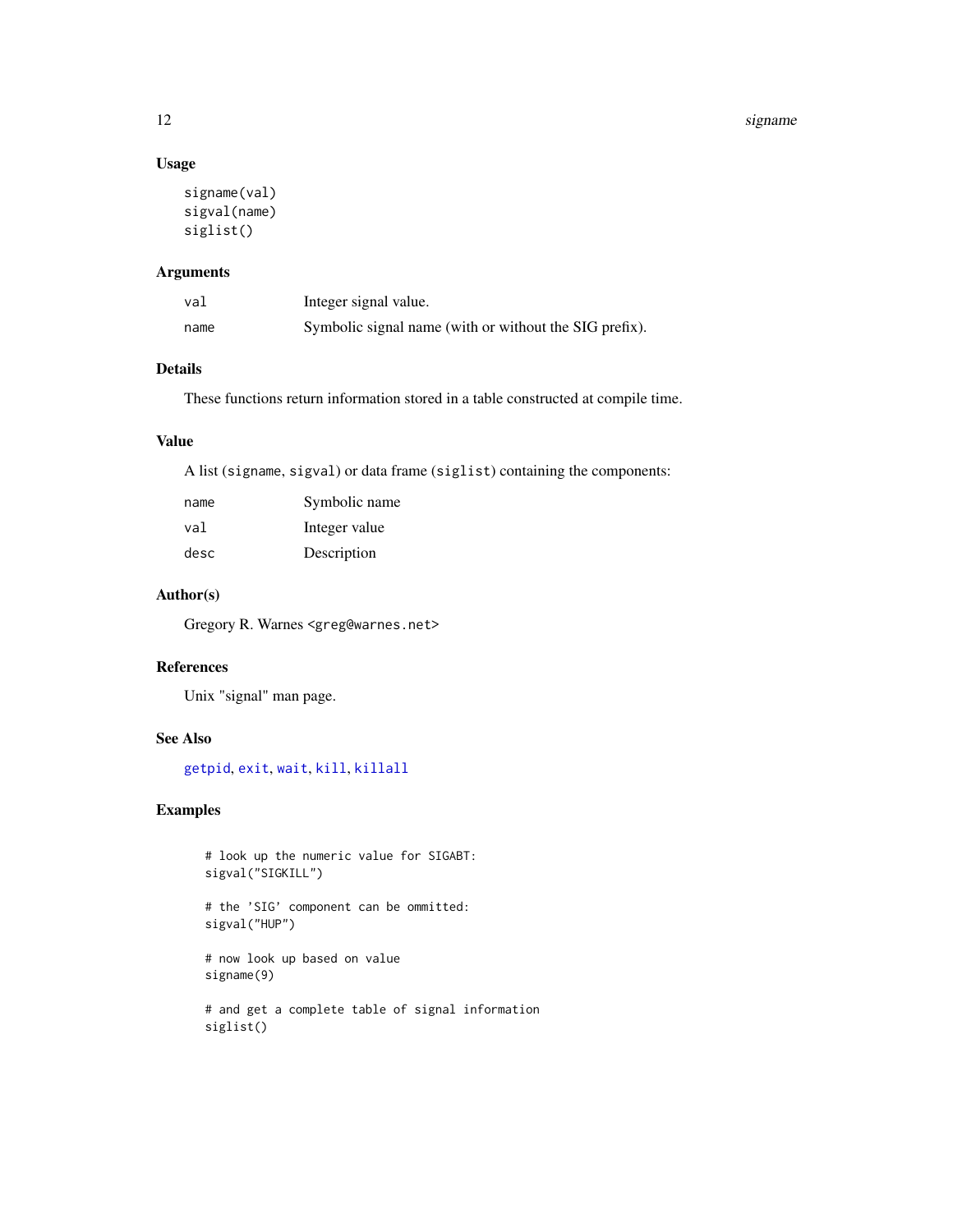<span id="page-12-1"></span><span id="page-12-0"></span>

#### Description

Wait for child process(es) created using 'fork' command to stop or terminate.

#### Usage

wait(pid, nohang=FALSE, untraced=FALSE)

#### Arguments

| pid      | integer indicating the set of child processes for which status is requested. If<br>missing or NULL, wait for all child processes. |
|----------|-----------------------------------------------------------------------------------------------------------------------------------|
| nohang   | Use the WNOHANG flag.                                                                                                             |
| untraced | Use the WUNTRACED flag.                                                                                                           |

#### Details

This function provides a thin wrapper around the Unix "wait" and "waitpid" system calls. If pid is missing or NULL call, "wait" is called, otherwise "waitpid" is called.

Refer to the local Unix man pages for details on these system calls and the meanings of the various flags.

#### Value

A vector of length 2 containing

| pid | Process id of a child process |  |
|-----|-------------------------------|--|
|-----|-------------------------------|--|

status Status of the child process.

Refer to the local Unix man pages for details on these system calls and the meanings of the status indicator.

#### Author(s)

Gregory R. Warnes <greg@warnes.net>

#### References

"wait" and "waitpid" man pages

#### See Also

[fork](#page-2-1), [exit](#page-1-1), [getpid](#page-5-1), [kill](#page-8-1), [killall](#page-8-2)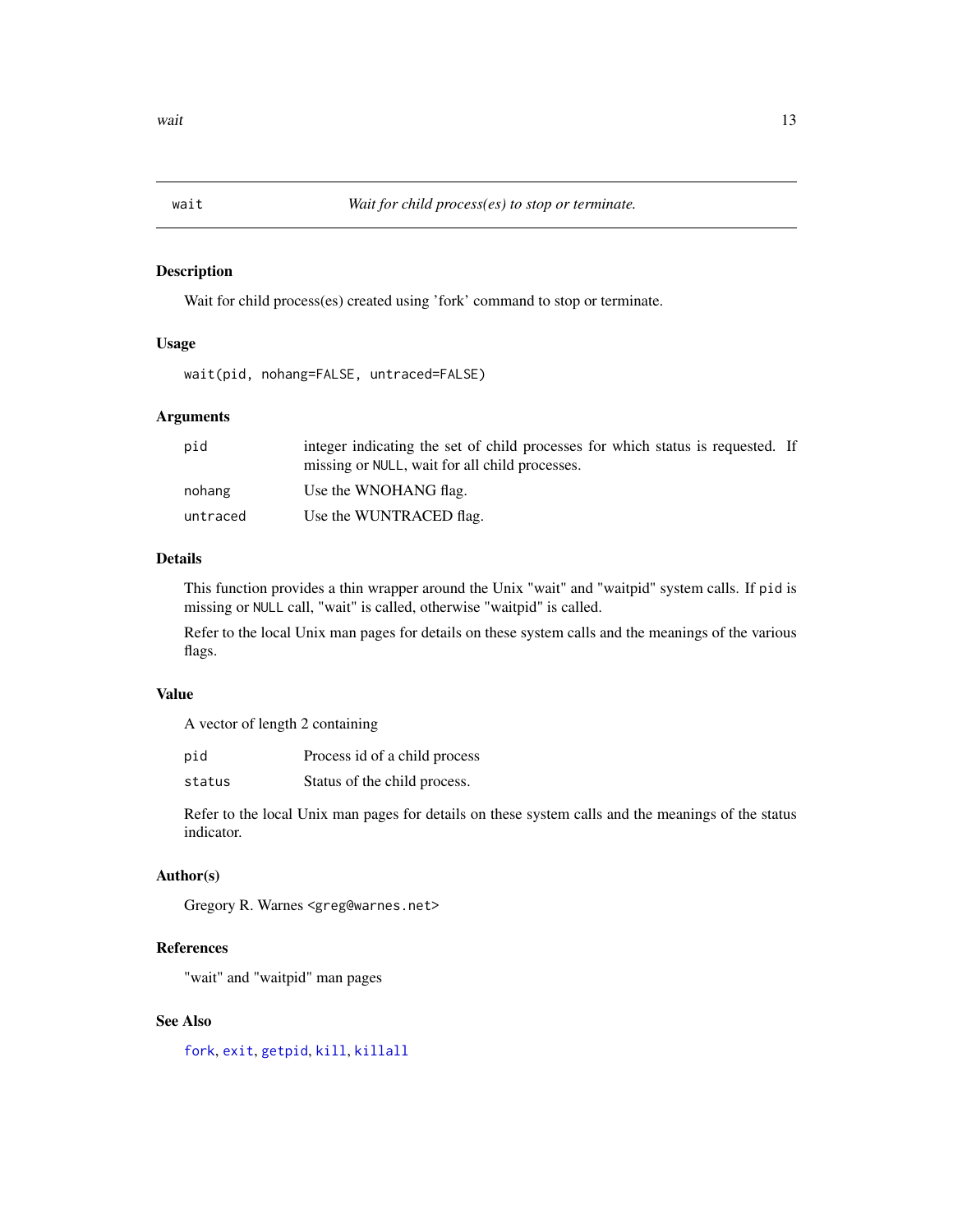#### Examples

```
waittest <- function()
{
  pid = fork(NULL)
  if(pid==0)
   {
     cat("Hi, I'm the child process and I need to explicitly call exit().")
     cat("\n\n")
     exit()
    }
  else
   {
     wait(pid)
     cat("Hi, I'm the main process, and I wait()ed until the child process\n")
     cat("finished before introducing myself.\n")
    }
}
waittest()
```